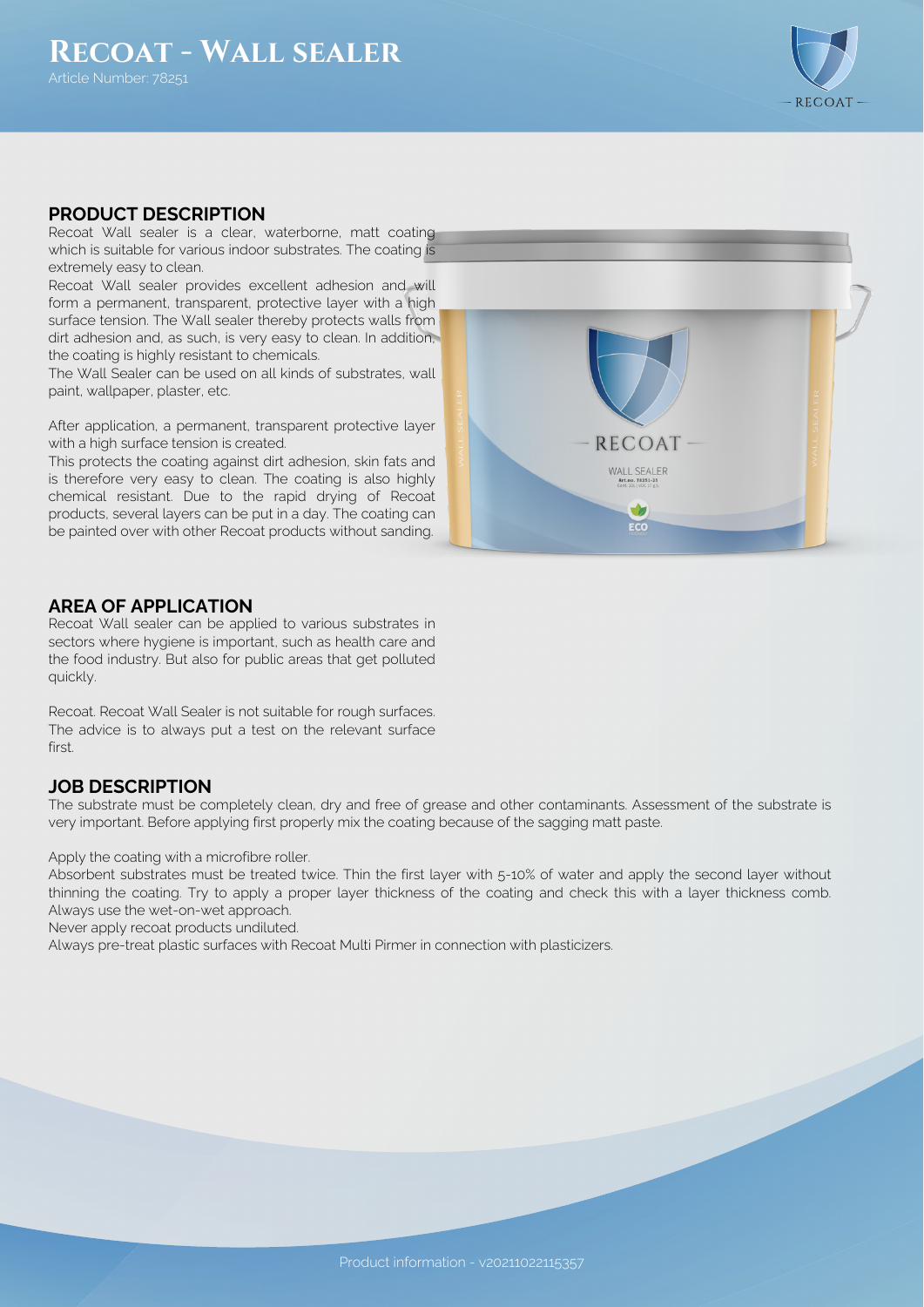# **TECHNICAL PROPERTIES**

| <b>Base</b>                  | Clear waterborne coating on acrylate basis                               |
|------------------------------|--------------------------------------------------------------------------|
| Approximate specific density | 1,19 KG/l                                                                |
| Volume fixed percentage      | 44%                                                                      |
| Application temperature      | 10 - 30 °C                                                               |
| Relative humidity            | A maximum of 80%                                                         |
| Output                       | Approx. 15 m2 - 20 m2 / liter is practical per litre of applied product. |
|                              | The output depends on the application method, roughness,                 |
|                              | structure and porosity of the substrate.                                 |
| Drying at 20 °C              | Cleanable after 5 days, Dust dry after 20 min, Thumb-tight after 2       |
|                              | hours                                                                    |
| Colour                       | Colourless                                                               |
| Gloss strength               | Matt                                                                     |
| Application by means of      | Brush, Microfibre roller                                                 |
| Recommended Layer Thickness  | Wet; 55 to 75 micrometres, Dry: 25 to 35 micrometres                     |
| Hardening                    | Minimum 7 days at a constant temperature of 20 °C. Full load can         |
|                              | take longer due to varying temperatures.                                 |
| Application                  | Wear gloves and ensure sufficient ventilation                            |
| Cleaning materials           | Recoat Cleaner, Water                                                    |
| Thinning                     | Water maximum of 5-10%                                                   |
| Transport                    | Temperature during storage, transport and application minimum 5°C        |
|                              | and maximum 30°C at a relative humidity of Maximum 85%                   |
| Storage stability            | A maximum of 24 months in case of dry storage and a temperature          |
|                              | of 5°C to 30°C.                                                          |